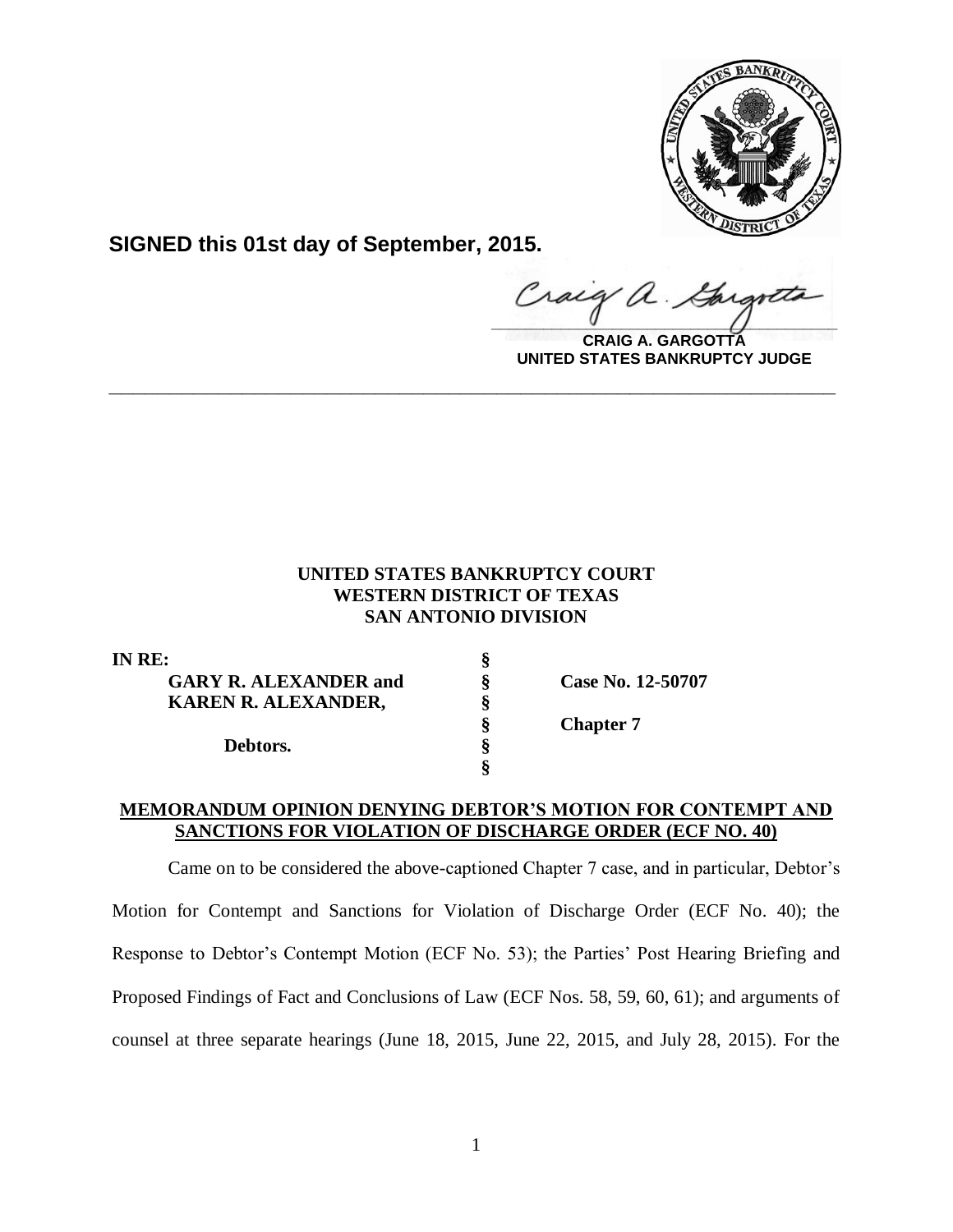reasons stated fully herein, the Court finds that Debtor's Motion for Contempt and Sanctions for Violation of Discharge Order (ECF No. 40) should be DENIED.

#### **JURISDICTION**

Federal courts have an ongoing duty to examine their subject-matter jurisdiction, whether the issue is raised by the parties or sua sponte by the court. *MCG, Inc. v. Great W. Energy Corp.*, 896 F.2d 170, 173 (5th Cir. 1990). In *Stern v. Marshall*, the Supreme Court held that a bankruptcy court must have *both* statutory and constitutional authority to enter final judgment on certain state law claims. *Stern v. Marshall*, 131 S. Ct. 2594, 2611 (2011) (finding that the bankruptcy court lacked the "judicial Power of the United States" under Article III of the United States Constitution to enter final judgment on a state law counterclaim)(emphasis added). Notwithstanding the Supreme Court's recent ruling in *Wellness Int'l Network, Ltd. v. Sharif*, 135 S.Ct. 1932 (2015), the Court must still determine if it has the requisite authority to enter a final order in this matter.

A proceeding to enforce a discharge injunction is a core proceeding under  $\S 157(b)(2)(O)$ of title 28. *In re Gervin*, 300 F. App'x 293, 298 (5th Cir. 2008). Bankruptcy courts have jurisdiction over such cases and may even reopen a closed case to ensure that the purpose of its discharge order is not undermined. *Id*. Bankruptcy courts have the constitutional authority to hear and finally determine the scope of a debtor's discharge. *Deitz v. Ford (In re Deitz)*, 469 B.R. 11, 23–24 (B.A.P. 9th Cir. 2012) *aff'd*, 760 F.3d 1038 (9th Cir. 2012). As such, the Court finds that it has the requisite statutory and constitutional authority to enter a final order in this proceeding.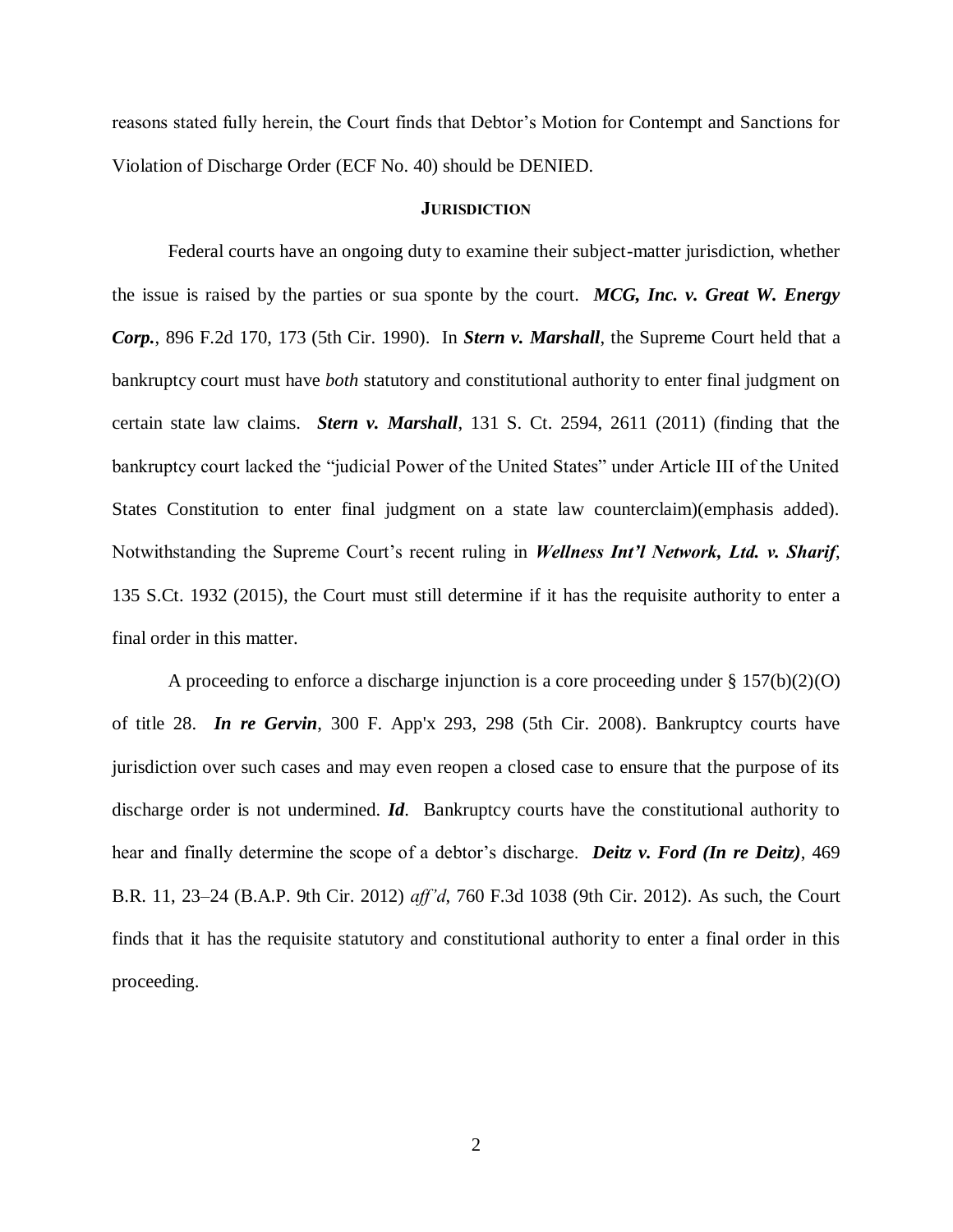## **UNDISPUTED FACTS**<sup>1</sup>

Debtor Gary Alexander ("Mr. Alexander") was a control person of Lighthouse Real Estate, Inc. ("Lighthouse") and RGB Development LLC ("RGB"). From June 2004 until September 2010, Lighthouse and RGB executed a series of Promissory Notes and Agreements in favor of several of the Respondents.<sup>2</sup> ECF No. 54.<sup>3</sup>

On March 5, 2012, Karen Alexander ("Mrs. Alexander") and Mr. Alexander filed a voluntary petition under Chapter 7 of the Bankruptcy Code under Case No. 12-50707 in the United States Bankruptcy Court for the Western District of Texas, San Antonio Division. *Id*. Debtors identified three life insurance policies ("Life Policies") as exempt on their Schedule C pursuant to 11 U.S.C.  $\S$  522(d)(7).<sup>4</sup> *Id*. The Life Policies were comprised of a \$1,000,000.00 term life policy; \$2,000,000.00 term life policy; and \$75,000.00 term life policy. *Id*. Debtors scheduled several of the Respondents as creditors.<sup>5</sup> *Id*. No party objected to the exemption of the Life Policies. *Id*.

On June 4, 2012, several Respondents filed Adversary Case No. 12-05084 ("Dischargeability Action") against Mr. Alexander objecting to the dischargeabilty of the debts evidenced by the Lighthouse/RGB Notes (the "Notes) pursuant to  $\S$ § 523(a)(2) and (a)(19) for false pretenses, false representation, actual fraud, and violation of state securities law. *Id*. On June 7, 2012, the Order Discharging Debtor(s) was entered. ECF No. 17.

On June 11, 2012, Respondents—some later intervening—sued RGB and Lighthouse in connection with the Notes in the 216th Judicial District Court of Kendall County, Texas. ECF

 $\overline{a}$ 

<sup>&</sup>lt;sup>1</sup> The parties filed a Joint Stipulation of Facts on June 17, 2015 (ECF No. 54).

<sup>&</sup>lt;sup>2</sup> The parties' Joint Stipulation does not contain an explanation of these Notes. It appears to the Court that Mr. Alexander, through the entities Lighthouse and RGB Development, sold unsecured promissory as an investment opportunity in a real estate development near Boerne, Texas.

<sup>&</sup>lt;sup>3</sup> All docket entries in Debtors' bankruptcy case (Case No. 12-50707) herein are referenced as "ECF No."

<sup>4</sup> Unless otherwise noted, all statutory references herein are to 11 U.S.C., *et seq*. (2012).

<sup>5</sup> *See* ECF No. 1, Schedule F- Creditors Holding Unsecured Nonpriority Claims (Debtors designated Respondents as creditors of "Husband.")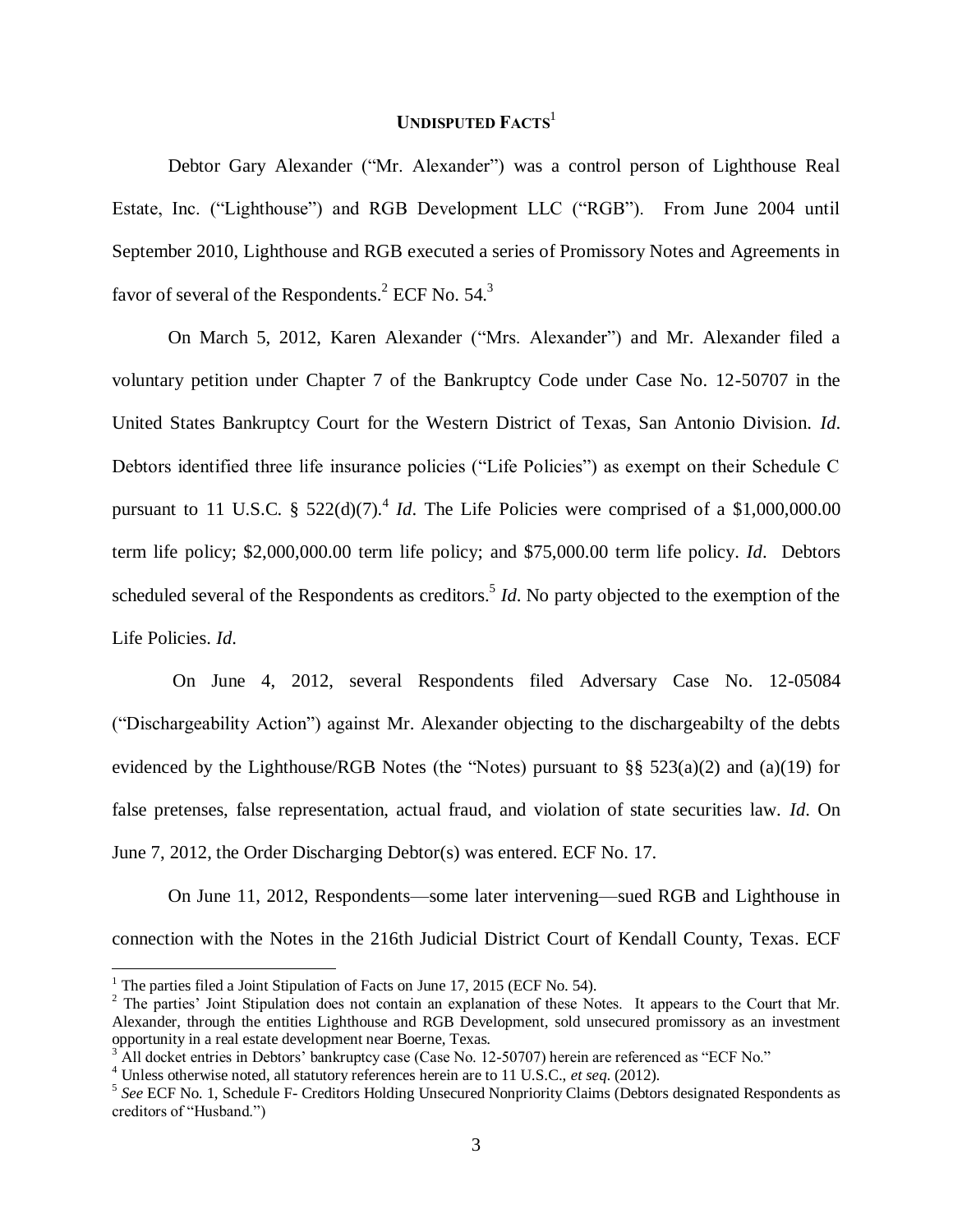No. 54. On August 30, 2012, Respondents obtained an interlocutory Default Judgment in the RGB Lawsuit against Lighthouse. *Id*.

On September 18, 2012, the remaining Respondents intervened in the Dischargeabilty Action against Mr. Alexander. *Id*. On October 30, 2012, Mr. Alexander died. *Id*. The proceeds of the \$1,000.000.00 and \$2,000,000.00 Life Policies were funded to the beneficiaries in November 2012. *Id*. Debtor Karen Alexander ("Mrs. Alexander") was the beneficiary of the \$2,000,000.00 Life Policy and one of the beneficiaries of the \$1,000,000.00 Life Policy. *Id*.

On March 7, 2013, Respondents obtained summary judgment against RGB which incorporated the interlocutory judgments against Lighthouse in favor of the Respondents. *Id*. Then on March 26, 2013, Respondents filed suit against Mrs. Alexander in the 216th Judicial District Court of Kendall County, Texas (the "Post Discharge Lawsuit"). *Id*. On April 18, 2013, Mrs. Alexander filed a general denial answer in the Post Discharge Lawsuit. *Id*.

After Mr. Alexander's death, the parties in the Dischargeabilty Action filed an Agreed Motion to Abate Discovery and Motions so that parties could "evaluate causes of action and defenses, consider potential resolution of this matter, and for defendants' newly retained counsel to assess pretrial matters prior to a pretrial conference to be requested upon further motion to this court." Adv. ECF No. 40.<sup>6</sup> On May 14, 2013, the parties—counsels for Personal Representative of the Estate of Mr. Alexander and Mrs. Alexander Individually and counsels for Plaintiffs filed an Agreed Order Dismissing Adversary Proceeding (the "Agreed Dismissal Order") (Adv. ECF No. 50). In the Agreed Dismissal Order, the parties agreed that:

1. Karen Alexander received a Chapter 7 discharge on June 7, 2012.

 $\overline{a}$ 

<sup>6</sup> All docket entries in the Dischargeabilty Action Adversary (Adv. Case No. 12-05084) herein are referenced as "Adv. ECF No."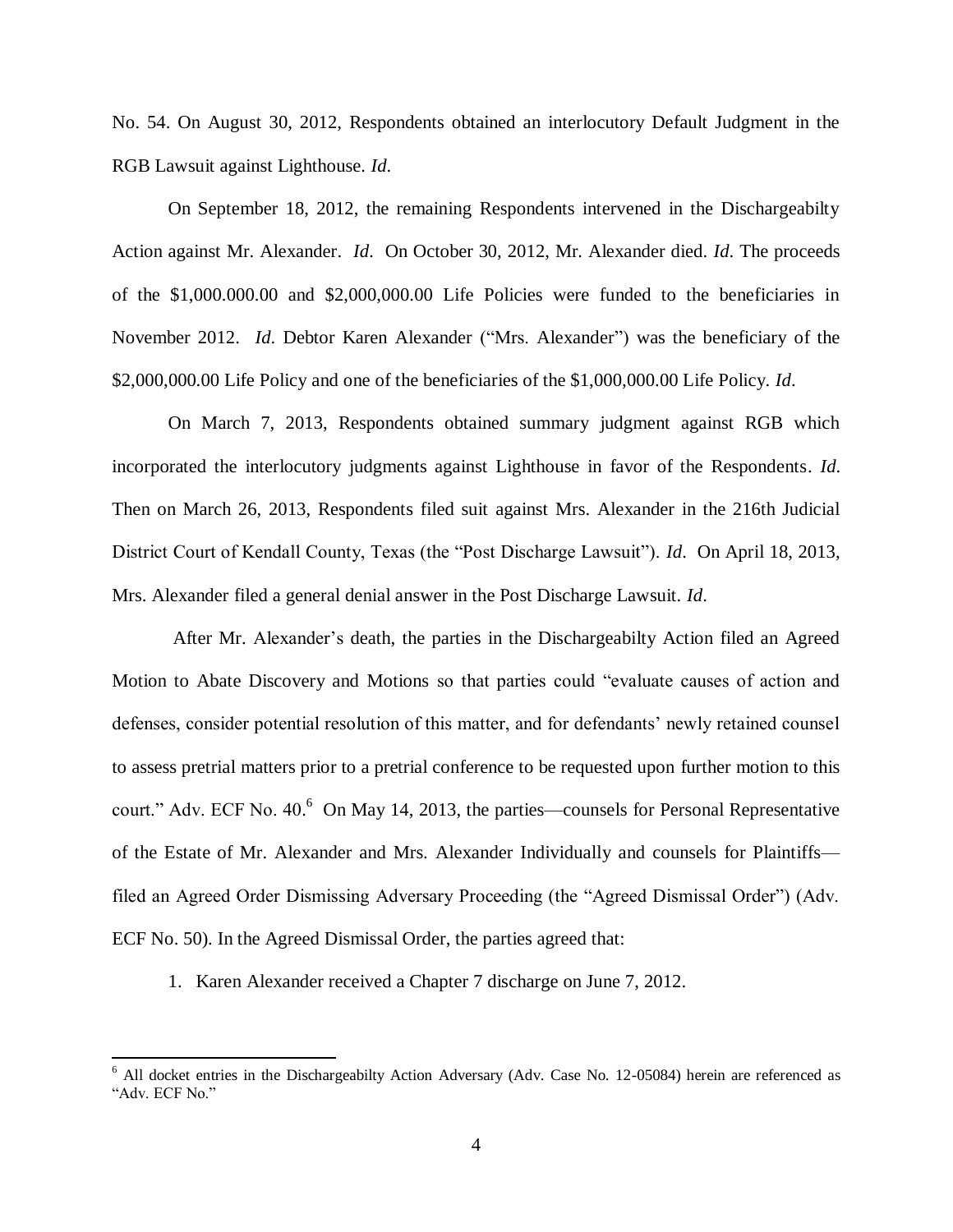- 2. Gary Alexander did not receive a Chapter 7 discharge on June 7, 2012 or any date thereafter because the plaintiffs timely filed their adversary proceeding prior to his discharge date of June 7, 2012. Gary Alexander cannot receive a Chapter 7 discharge because he is deceased. Gary Alexander's probate estate is precluded from seeking relief under the Bankruptcy Code.
- 3. In consideration of the dismissal of this adversary proceeding, Gary Alexander, Gary Alexander's probate estate, and its representatives, will not represent to any court that Gary Alexander received bankruptcy discharge in Chapter 7 case No. 12-50707 because he did not and now cannot receive a discharge.
- 4. If Plaintiffs re-file a like complaint in state court against the Estate of Gary Alexander within sixty (60) days after a Personal Representative for the Estate of Gary Alexander is appointed, the Personal Representative waives any right to assert any defense of limitations of laches to the Plaintiffs' claims asserted in the Dischargeabilty Action.

Following the death of two of Mrs. Alexander's counsel, Mr. Alex Katzman assumed representation of Mrs. Alexander in the Post Discharge Lawsuit. ECF No. 54. The jury trial in the Post Discharge Lawsuit is set for October 5, 2015. *Id*. On May 29, 2015, Respondent Attorneys received Mrs. Alexander's demand that Respondents immediately dismiss the Post Discharge Lawsuit, and Respondents declined. *Id*.

#### **DISCUSSION**

Mrs. Alexander asserts that the Respondents violated the Discharge Order by initiating the Post Discharge Lawsuit and by seeking a judgment against Mrs. Alexander, post discharge, on a claim from which she has been discharged. ECF No. 40. Mrs. Alexander argues that (i) the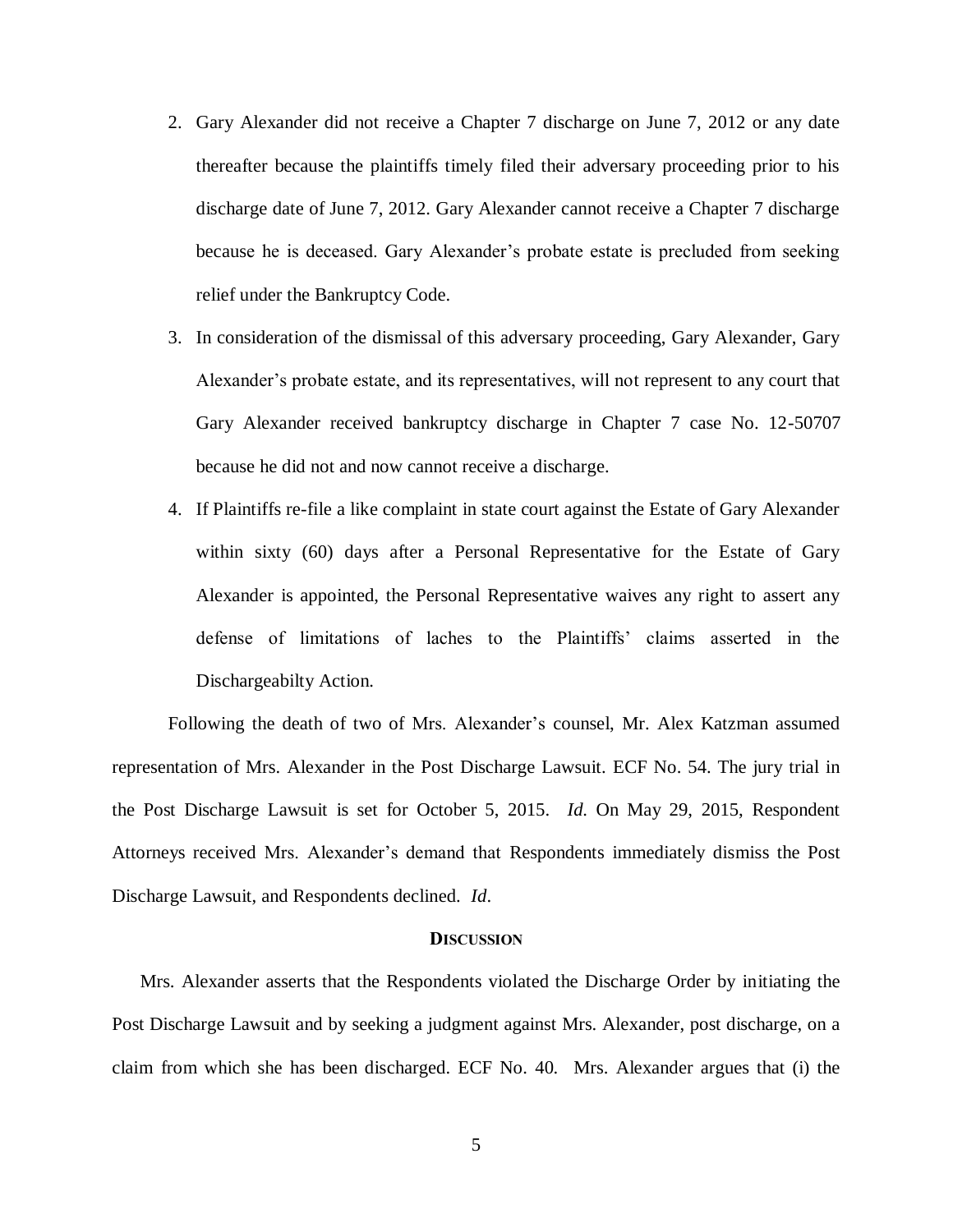dismissal of the adversary proceeding precludes any further litigation regarding RGB and Lighthouse Notes; (ii) Respondents cannot impose a constructive trust on the exempt property of Mrs. Alexander; and (iii) Respondents cannot now seek a determination of non-dischargeabilty. ECF No. 30. Respondents argue that (i) the investor's equitable interest rides through bankruptcy; (ii) the investor's claims against Mr. Alexander were not discharged; and (iii) the request for imposition of a constructive trust against the Proceeds of the Life Policies is not a pre-petition claim against Mrs. Alexander. Many of these arguments address the issues that are pending before the State Court in the Post Discharge Suit. The Court finds that the sole question before this Court is whether the Post Discharge Suit violates Mrs. Alexander's Discharge Order.

Section 524(a) ensures that a discharge will be completely effective and will operate as an injunction against the commencement or continuation of an action or employment of process to collect or recover a debt as a personal liability of the debtor. 8 *Collier on Bankruptcy* ¶ 524.02 (Alan N. Resnick & Henry J. Sommers, eds., 15th ed. rev. 3/06). An essential inquiry in determining the scope a discharge order is whether the debt sought to be collected is a prepetition claim. *Id*.

## **A. To the Extent that Respondents' Claims are Pre-Petition Claims against Mr. Alexander, Respondents' Claims were Discharged.**

A claim is defined as a "right to payment, whether or not such right is reduced to judgment, liquidated, unliquidated, fixed, contingent, matured, unmatured, disputed, undisputed, legal, equitable, secured, or unsecured."  $\S$  101(5)(A). Under the Fifth Circuit's pre-petition relationship test, a claim arises at the time of the debtor's conduct forming the basis of liability if the claimant had some type of specific relationship with the debtor at that time. *Lemelle v. Universal Mfg. Corp.*, 18 F.3d 1268, 1276 (5th Cir. 1994). Mr. Alexander had a pre-petition relationship with Respondent, as he executed the Notes, and therefore, Respondents' claims arose at the time of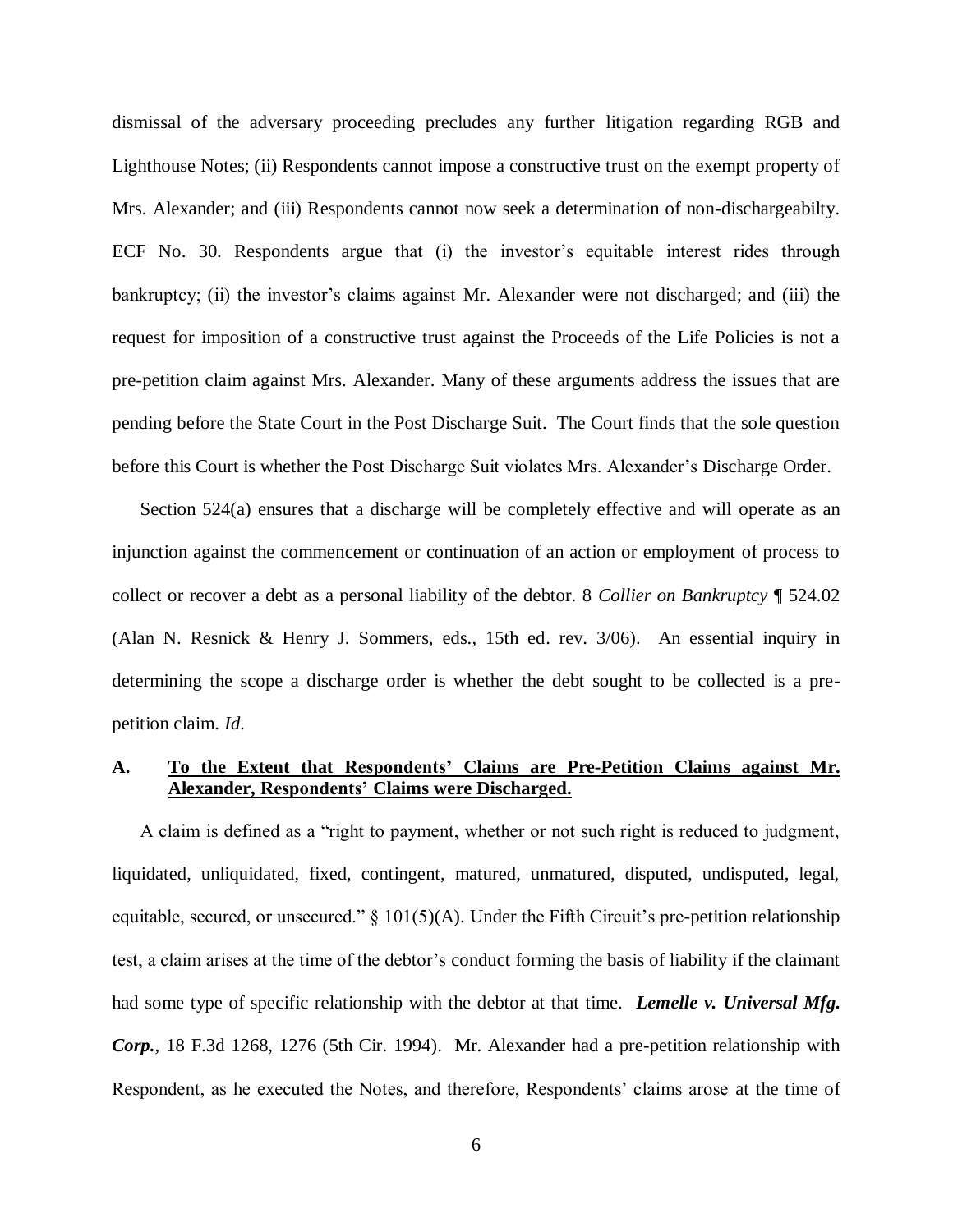Mr. Alexander's alleged tortious conduct occurred. Respondents allege that Mr. Alexander executed the Notes as part of a Ponzi scheme and used Respondents' funds to purchase and pay premiums on the Life Policies. ECF No. 53. Although the Court did not receive evidence on this issue, it is probable that all of this conduct occurred pre-petition.

Respondents argue that because Mrs. Alexander had no rights to the Life Policies' proceeds until after Mr. Alexander's death, the claim to impose a constructive trust did not accrue until after the death of the insured. ECF No. 53. A constructive trust is a remedy and not a cause of action. *Petitioning Creditors of Minpeco USA v. Swiss Bank Corp. (In re Minpeco, USA, Inc.)*, 237 B.R. 12, 31 (Bankr. S.D.N.Y. 1997). As such, a constructive trust cannot afford an independent basis for holding a party liable. *Id*. While the remedy may not have accrued until after Mr. Alexander's death, the claim arose when Mr. Alexander's allegedly tortious action occurred.<sup>7</sup> As the parties recognized and this Court agrees, Respondents' claims were only against Mr. Alexander.<sup>8</sup>

Respondents adopt the position that Mr. Alexander never received a Chapter 7 discharge. Respondents filed their Dischargeabilty Action on June 4, 2012. Debtors both received a Chapter 7 discharge on June 7, 2012. Had Respondents' Dischargeabilty Action resulted in a finding of non-dischargeabilty, Mr. Alexander's Chapter 7 discharge would not have included Respondents' claims. Instead, Respondents agreed to dismiss their Dischargeabilty Action without a finding of non-dischargeabilty. Instead, the Agreed Dismissal Order (Adv. ECF No. 50) recites that Mr. Alexander did not and cannot receive a Chapter 7 discharge and that Mr. Alexander's probate estate nor representative will represent to any court that he did.

 $\overline{\phantom{a}}$ 

<sup>&</sup>lt;sup>7</sup> The Court finds that it is not necessary or appropriate to determine whether it is proper for Respondents to allege a constructive trust over the Life Policies. This question is properly before the State Court. 8 *See* Debtors' Schedule F; Hearing to Consider and Act Upon Debtor's Motion for Contempt on June 18, 2015;

Status Hearing June 22, 2015; and Respondent's Post Hearing Brief (ECF No. 58).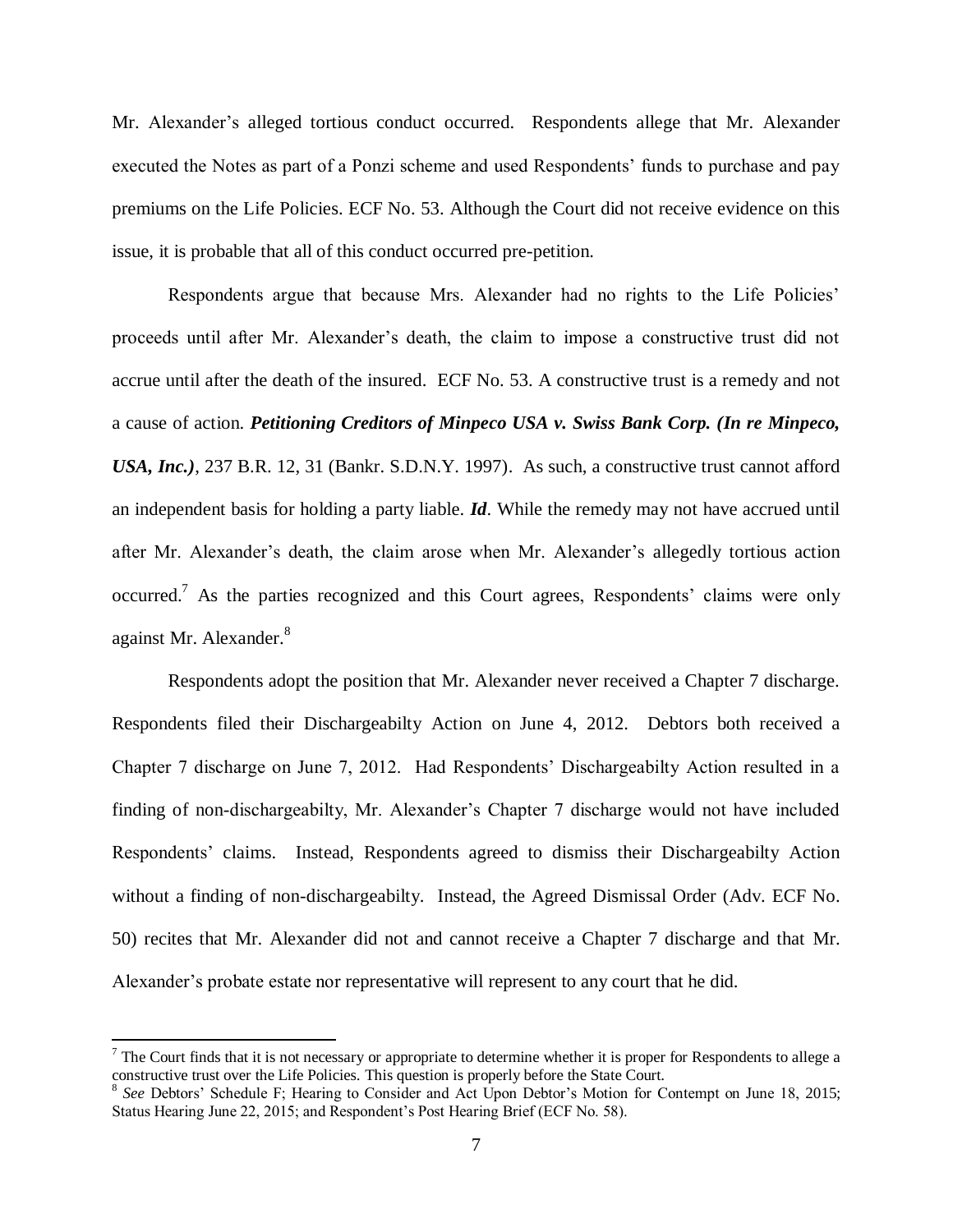Respondents argue that Mr. Alexander waived his discharge under  $\S 727(a)(10)$ . Section  $727(a)(10)$  states: "The court shall grant the debtor a discharge, unless . . . the court approves a written waiver of discharge executed by the debtor after the order for relief under this chapter." Courts have read the plain language of this section to impose four requirements, namely that a waiver must be: (1) in writing, (2) signed by the debtor, (3) filed post-petition, and (4) approved by the court. *In re Akbarian*, 505 B.R. 326, 328 (Bankr. D. Utah 2014). In addition to determining whether these statutory requirements have been met, courts must also discern whether the debtor seeking a waiver of discharge is doing so knowingly, voluntarily, and with awareness of what consequences come from waiving a discharge in bankruptcy. *Id*. The Court finds that the language of the Agreed Dismissal Order does not explicitly waive Mr. Alexander's Discharge. It makes no mention of a waiver and instead makes incorrect factual recitations and legal conclusions. Because the Agreed Dismissal Order is premised upon incorrect statements of fact and law, it could not have been entered into with awareness. As such, Mr. Alexander did not waive his discharge.

Respondents also cite to *Wldyka v. Wells (In re Wells)*, for the proposition that because Mr. Alexander died during the pendency of the bankruptcy case, creditors can still assert claims against assets of a debtor's estate regardless of whether the debtor was discharge. 285 B.R. 921 (Bankr. W.D. Tex. 2002), ECF No. 59. The *Wladyka* case is inapposite to this matter because the debtor in *Wladyka* died before receiving a discharge, whereas Mr. Alexander died after he received a discharge. The *Wladyka* opinion notes that "[w]ere the issues of discharge to have been settled long before the death of the debtor, the impact of discharge on the probate estate would be quite different." 285 B.R. at 923. When a debtor receives a discharge of debts prior to death, the deceased debtor's pre-bankruptcy debts are discharged in the bankruptcy, and the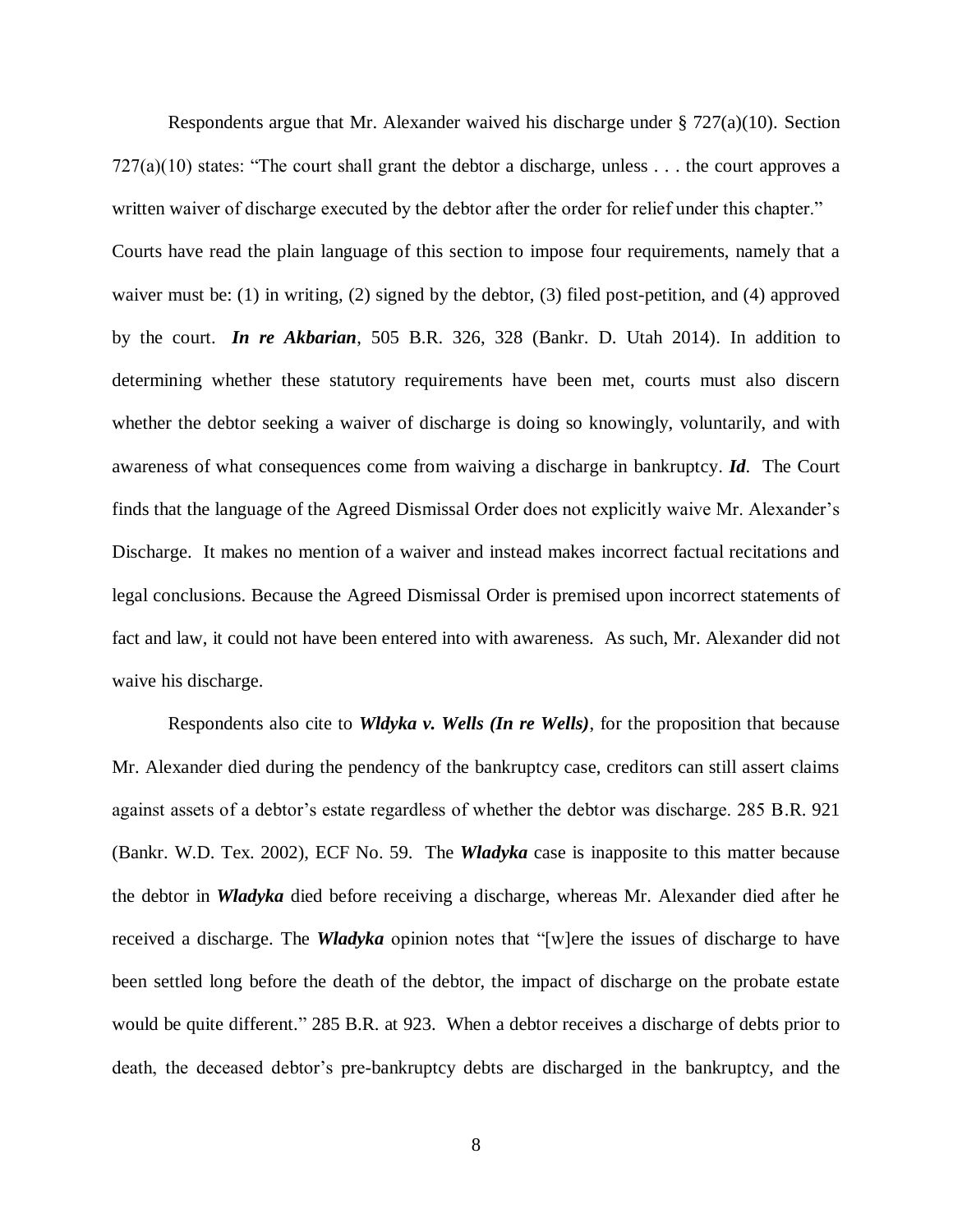deceased debtor's exempt assets are passed to the probate estate free of the debt**.** *In re Lucio*, 251 B.R. 705, 709 (Bankr. W.D. Tex. 2000).

Because Mr. Alexander received a Chapter 7 discharge before he passed away and Respondents did not obtain a finding that their claims were non-dischargeable, all pre-petition claims against Mr. Alexander were discharged. As such, the Court must decide whether the Post Discharge Suit, that concerns claims against Mr. Alexander that were possibly discharged, violates Mrs. Alexander's Discharge Order.

# **B. Respondents' State Court Suit does not Violate Debtor Karen Alexander's Discharge Order**

Mr. and Mrs. Alexander filed their Chapter 7 case together as joint debtors. ECF No. 1. Section 302 of the Bankruptcy Code provides for the filing of a joint case by a debtor and the debtor's spouse. Joint administration is designed for the ease of administration and to permit the payment of only one filing fee. *Reider v. Federal Deposit Ins. Corp. (In re Reider)*, 31 F.3d 1102, 1109 (11th Cir. 1994). Joint administration is thus a procedural tool permitting use of a single docket for administrative matters. *Id*. (citing Rule 1015, Advisory Committee Note (1983)). Used as a matter of convenience and cost saving, it does not create substantive rights. *Reider*, 31 F.3d at 1109.

Section 302, in authorizing a joint case, does not create a single joint debtor. 8 *Collier on Bankruptcy* ¶ 320.07 (Alan N. Resnick & Henry J. Sommers, eds., 15th ed. rev. 3/06. The plain language of the Order Discharging Debtor(s) states that the "court order grants a discharge to the *person* named as the debtor." ECF No. 17 (emphasis added). Additionally, a shared discharge